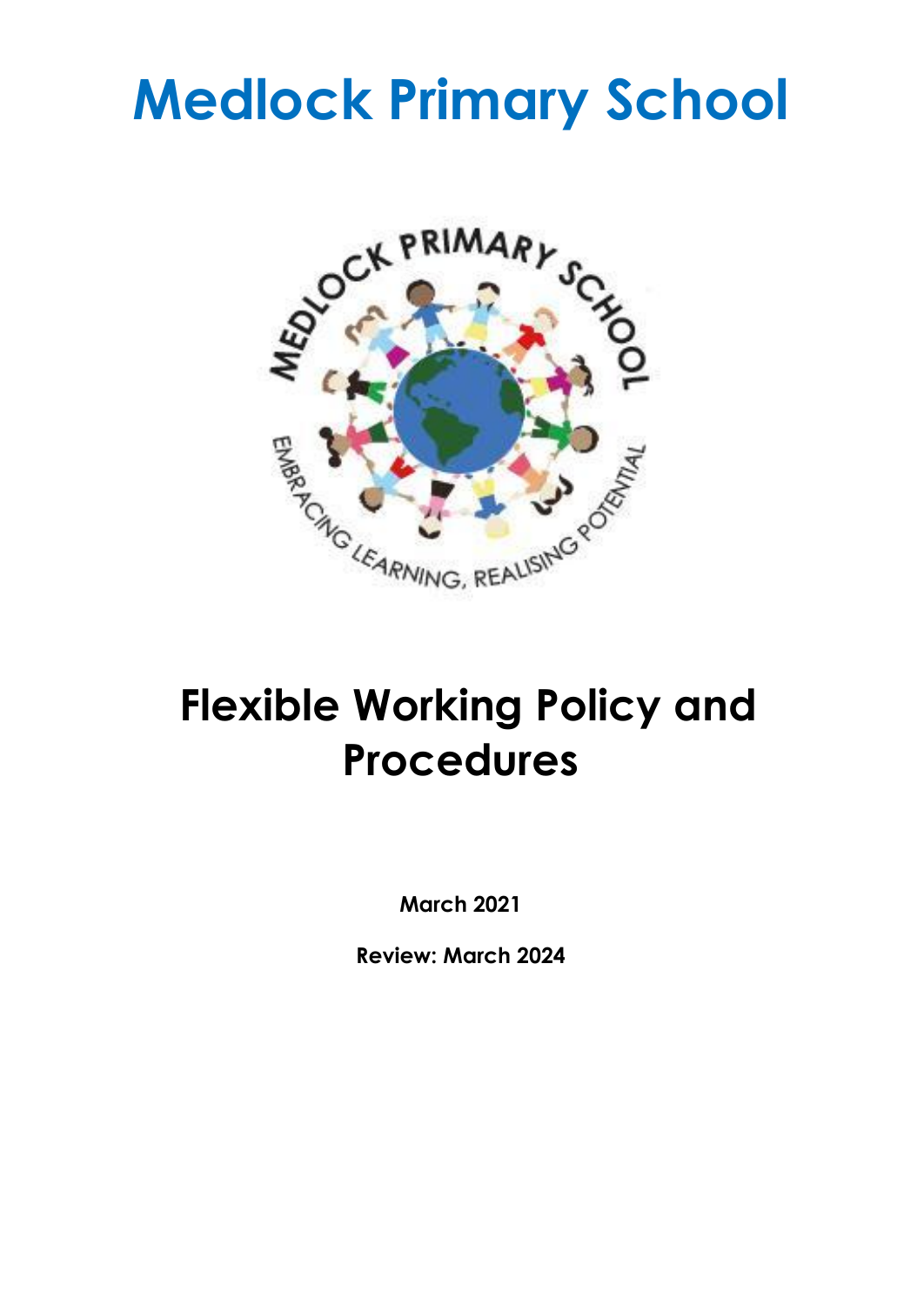# **Contents**

- 1. Introduction
- 2. Scope
- 3. Principles
- 4. Consideration of flexible working requests
- 5. Flexible working Options
- 6. Making a formal flexible working request
- 7. Discussing the flexible working request
- 8. Trial Periods
- 9. Accepting a request
- 10. Declining a request
- 11. Dealing with multiple requests/prioritising competing requests
- 12. Appeals
- 13. Withdrawal of applications
- Appendix A Examples of flexible working options
- Appendix B Request for flexible working pro forma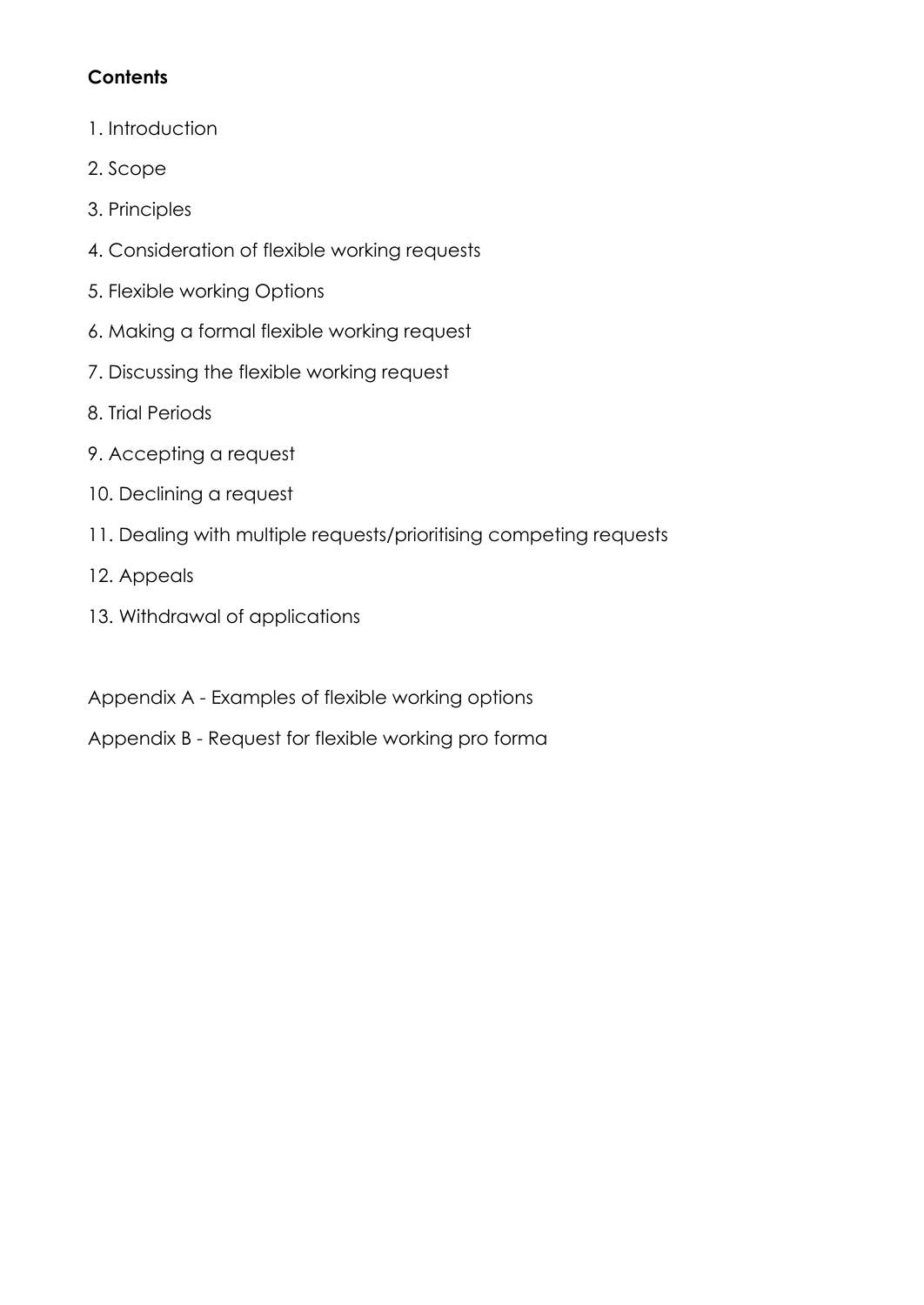#### **1. Introduction**

- This procedure accords with education and employment legislation including the provisions relating to the statutory right to request flexible working in the Employment Rights Act 1996, the changes introduced by Part 9 of the Children and Families Act 2014 (ss 131-133) and the Flexible Working Regulations 2014. It also takes into account the provisions of the ACAS Code of Practice "handling in a reasonable manner requests to work flexibly" and the related ACAS guidance.
- This procedure sets out the steps employees need to take should they wish to request flexible working. It also outlines the process the school will follow in considering such requests and the grounds upon which a request may be refused. Medlock Primary Schools may take advice from the school's HR or other professional adviser when dealing with flexible working requests.

#### **2. Scope**

- This procedure applies to all qualifying employees including the headteacher. It does not apply to self employed staff, contractors, external consultants, agency staff and governors.
- Under this procedure a qualifying employee is an employee who has:-
	- at least 26 weeks' continuous service with the school at the date his/her flexible working application is made,
	- has not made another application to work flexibly under the right to make a request during the past 12 months.

#### **3.Principles**

- Medlock Primary School is committed to promoting flexible working in the context of achieving the aim of providing a high quality teaching and learning environment for pupils and also developing working practices and policies that support work-life balance for employees. The school recognises that flexible working can raise staff morale, reduce absenteeism and improve productivity and retention of experienced and skilled employees.
- The school will respond constructively and sensitively to all requests for flexible working arrangements.
- Whilst employment law provides the right for eligible employees to make a request for flexible working, the law does not provide an automatic right to such working. The school must however consider all requests in a reasonable manner and within a reasonable period of time.
- All requests for flexible working, including any appeal, must be dealt with within an overall period of three months from the date the flexible working application is received unless this period is extended by the mutual agreement of the parties. Any agreement to extend the period of time for consideration of a flexible working request should be confirmed in writing and should be signed by the school and the employee.
- The school's ability to approve flexible working requests will vary according to the nature of the employee's role, the responsibilities of the post, the potential impact of the working arrangement on the pupils and the school's business or operational needs at the time the flexible working application is received.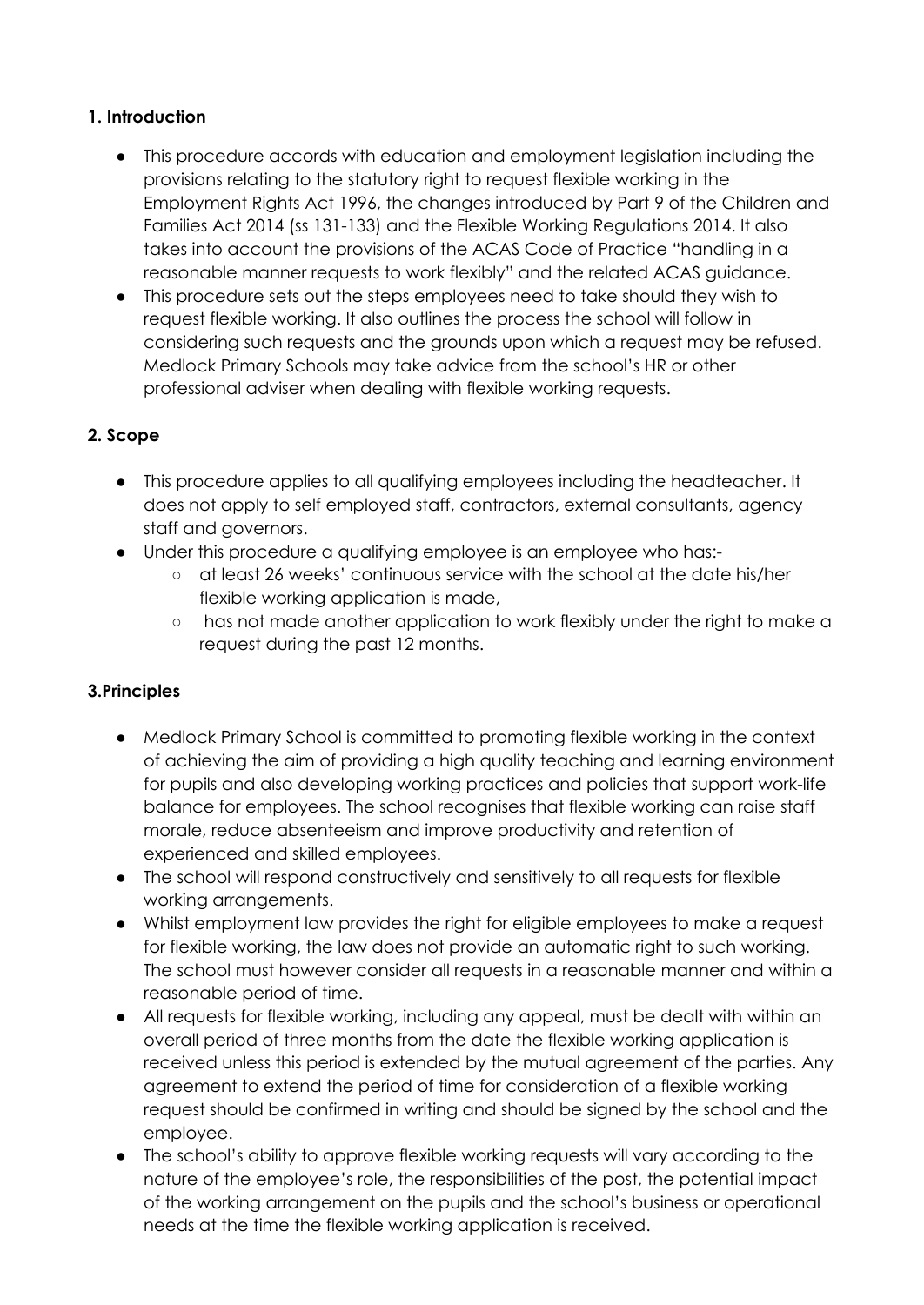- At any meeting relating to an employee's flexible working request (including an appeal meeting), he/she is entitled to be accompanied by a companion who will be either a work colleague, a person employed by a trade union or a trade union representative who has been certified in writing by the union as having experience of/ having been trained in acting as a companion. Companions can address a meeting and confer with the employee during a meeting, but are not allowed to answer questions on an employee's behalf. Employees should be informed of their right to be accompanied prior to any meeting but must make their own arrangements with regard to their chosen companion.
- If a request for flexible working is refused, the refusal must be based on one or more of the eight business grounds prescribed in employment law and which are detailed in section 10 of this procedure.
- All employees who apply for or who undertake flexible working, will have equality of opportunity at work and will not be subjected to any detriment as a result of making a flexible working application.
- The school will be mindful of its obligations and duties under the Equality Act 2010 and will be mindful of the protected characteristics in the Equality Act (i.e. age, disability, gender reassignment, race, religion or belief, sex, sexual orientation, marriage and civil partnership) in the application of this procedure and when considering flexible working requests.

#### **4.Consideration of flexible working requests**

- Responsibility for consideration of flexible working requests will fall to the headteacher in conjunction with the governing body.
- Where the request for flexible working is made by the headteacher, responsibility for consideration of the request will fall to the chair of governors in conjunction with the governing body.

#### **5.Flexible working Options**

- Eligible employees can request a wide range of changes to their working arrangements and practices including changes to their working hours and changes to the times when they are required to work. Examples of flexible working options are set out at **Appendix A** to this procedure. Not all of these options may be appropriate in a school environment however and some forms of flexible working may not be suitable for certain roles in a school depending upon the duties and responsibilities associated with the role and the impact of the form of flexible working requested on pupils, colleagues and on the school as a whole.
- Where a change in an employee's working arrangement involves a reduction in the number of hours worked, the employee should be aware that this will entail a pro-rata reduction in his/her salary.
- Any changes which are agreed to an employee's terms and conditions of employment will be permanent unless otherwise agreed.
- If an employee requests a temporary change to his/her terms and conditions of employment, the headteacher may agree to this subject to the employee reverting to his/her original terms and conditions of employment after a specified period of time. The employee will not have a statutory right to make a further application for flexible working for a period of 12 months from the date his/her previous application was made.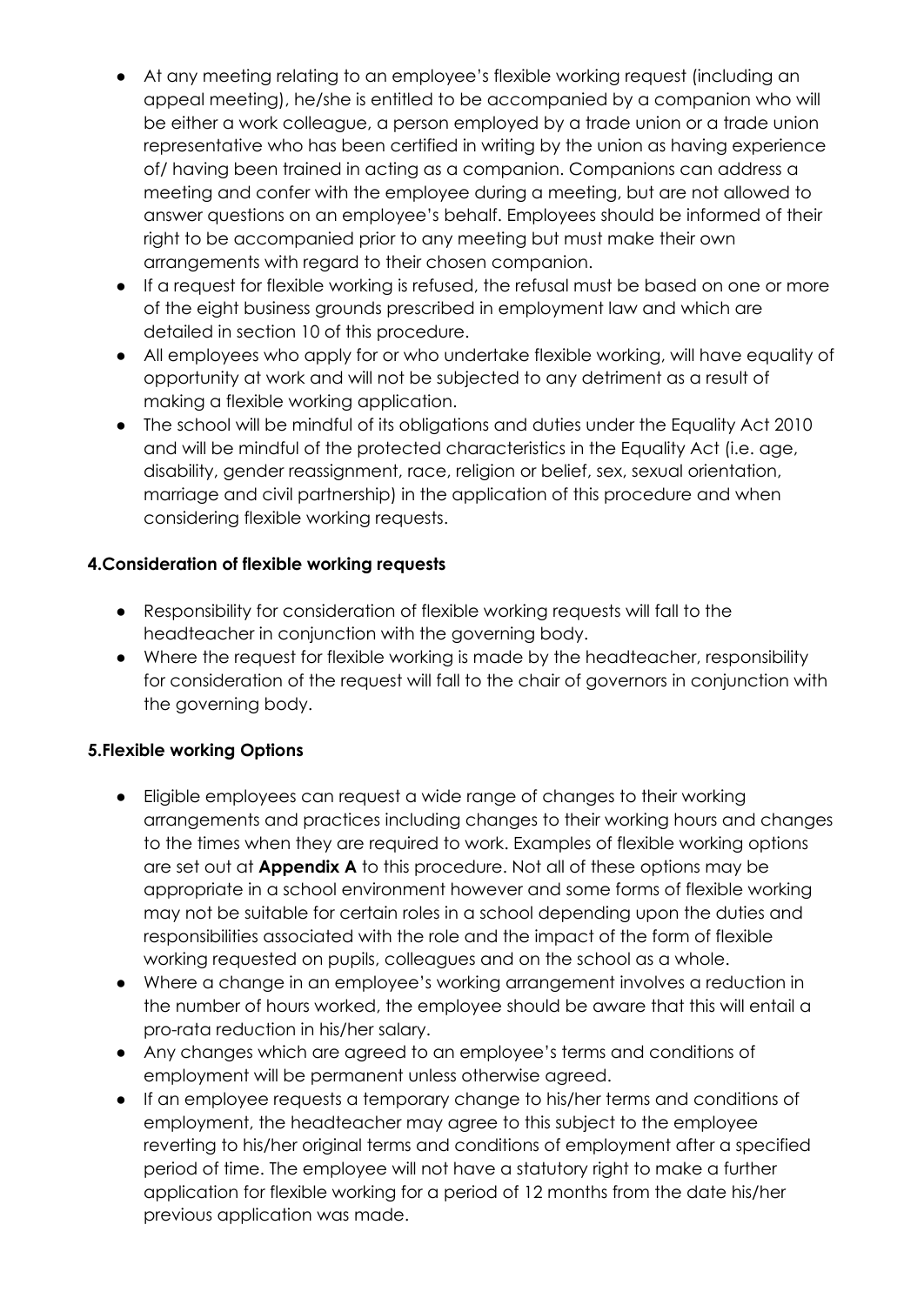● All agreed changes to an employee's terms and conditions of employment (whether permanent or temporary), including the date when the change will come into effect, must be confirmed in writing by the school to the employee as soon as possible.

#### **6.Making a formal flexible working request**

- All flexible working applications must be in writing and must be dated. The written application must be submitted to the headteacher and / or the Chair of Governors.
- A pro-forma which is recommended for use by employees wishing to make a flexible working request is attached to this procedure at **Appendix B**. If an employee does not wish to use the attached pro forma, his/her written and dated flexible working application must include the following information:-
	- A statement that it is a statutory request for flexible working;
	- Confirmation that he/she has at least 26 weeks' continuous service with the school;
	- A statement confirming whether a previous application for flexible working has been made and if so, the date of that application;
	- The change(s) to the working conditions he/she is seeking;
	- When he/she would like the change(s) to his/her terms and conditions to come into effect;
	- What effect he/she thinks the requested change(s) would have on the school;
	- How, in his/her opinion, the school may be able to deal with the proposed change(s).
- Employees should apply well in advance of the proposed effective date for the change to give the school time to consider the flexible working request. Employees should not make any arrangements which are dependant upon their request being approved until they receive notification about whether their application has been accepted.
- Applications will be considered to have been made on the date they are received by the headteacher. An application will normally be deemed to have been received, (unless the contrary is proven), on the following date;-
	- $\circ$  if sent by post on the day on which the application would have been delivered in the ordinary course of post,
	- o if delivered personally on the day of delivery,
	- if sent by electronic transmission on the day of the transmission.

The headteacher will normally acknowledge receipt of a request to confirm the date the application is deemed to have been made.

- If employees do not use the pro form attached to this procedure and fail to provide all the required information in their request, they will be asked to resubmit their application. A flexible working request will not be considered by the headteacher until it contains all the required information.
- Employees are not required to state the reasons for their flexible working request but they may choose to do so if they feel this will support their application. Employees should however, state if they are making their request in relation to the Equality Act 2010, for example as a reasonable adjustment for a disability.

# **7. Discussing the flexible working request**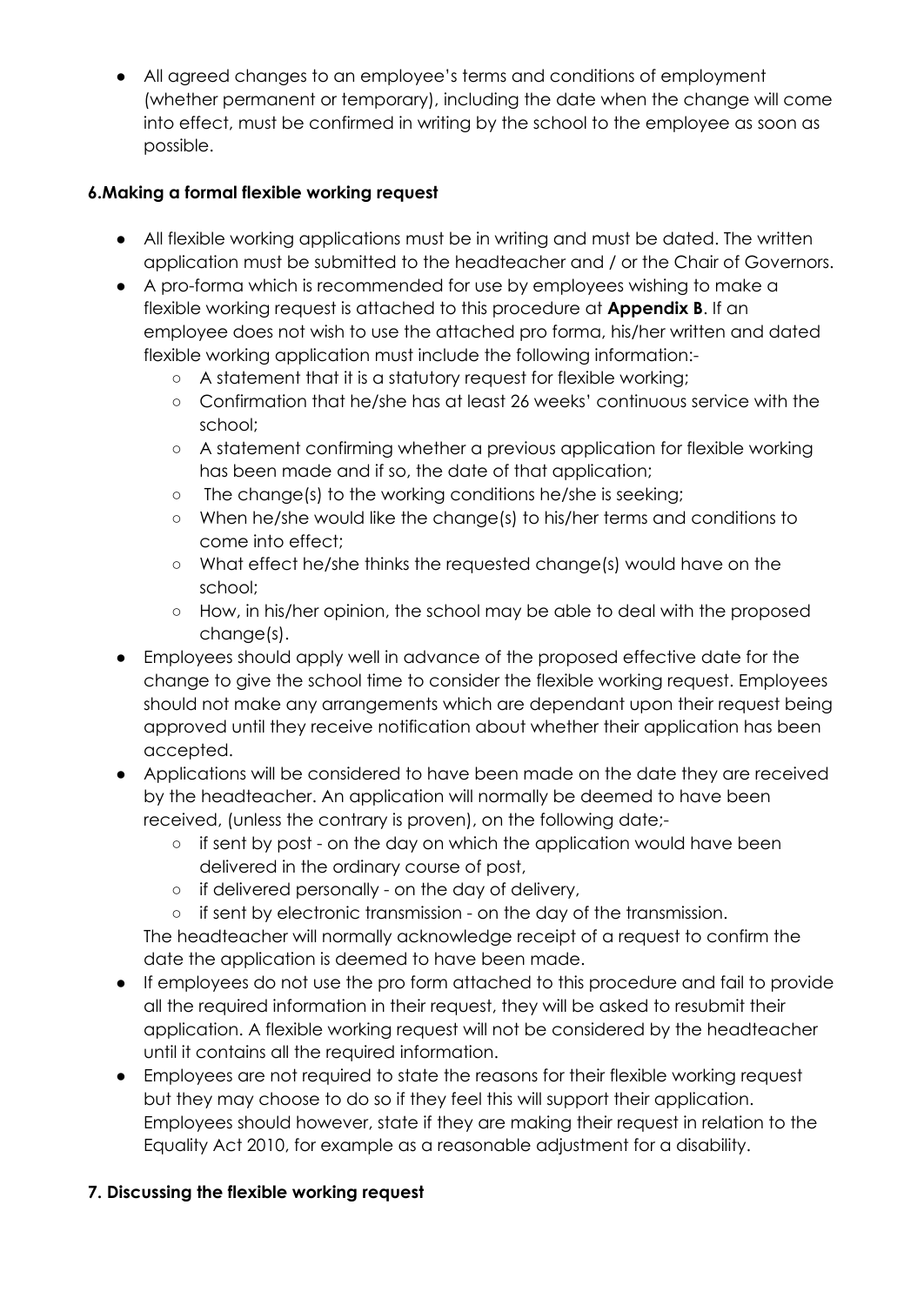- Once a written request is received, the headteacher must consider it. The headteacher may be prepared to accept the employee's flexible working request without a meeting to discuss his/her request and in these circumstances, the headteacher should notify the employee of the decision in writing as soon as possible (see section 9). Headteachers will however normally meet with the employee in any event in order to discuss the arrangements that need to be put in place for when the employee's working pattern is changed and to discuss how and when the agreed changes might best be implemented.
- The headteacher will normally arrange a meeting to discuss the flexible working request with the employee in private as soon as possible following receipt of his/her application. Where possible this will be within 20 school working days of receiving the employee's flexible working application. There is no requirement that the discussion should be a face to face meeting; it could be held on the telephone or in some other way provided both parties agree.
- The discussion meeting should take place on a date and at a time and place which is convenient to both parties. The employee may be accompanied by his/her companion. Sufficient notice of the meeting should be given to the employee so that he/she can make arrangements for the attendance of his/her chosen companion. The headteacher may be supported by the school's HR or other professional adviser.
- Reasonable adjustments will be made to the time, date and location of the meeting where required to assist an employee or his/her companion with a disability. If there are any language issues affecting an employee or his/her companion these will be reasonably addressed.
- The discussion will be an opportunity for both parties to establish exactly what changes are being sought by the employee, to consider the impact of the proposed changes on the school, its pupils and on other members of staff and to discuss how the changes might benefit both the employee and the school. The employee will also be able to explain how he/she considers the arrangements will benefit his/her work/life responsibilities. If the requested working arrangement cannot be accommodated, the discussion will be an opportunity to see if an alternative working arrangement may be appropriate or whether a trial period is appropriate (see section 8 below).
- The school will consider the application and establish whether it is possible to accommodate the changes to the working arrangements sought. The school will consider the benefits of the requested changes against any adverse impact on the school of implementing the changes.
- If an employee does not attend the meeting arranged to discuss his/her flexible working request then another date and time for the meeting will be arranged. If the employee does not attend the rearranged meeting, the school should try to establish the reasons for the employee's non-attendance and if the employee does not have a reasonable explanation, the school may consider the employee's application for flexible working as withdrawn (see section 13 below).

#### **8. Trial Periods**

● If the headteacher is unsure about the potential impact of the employee's proposed flexible working arrangements on the quality or delivery of teaching and learning at the school and/or is unsure, from an operational perspective, whether the proposed arrangement is workable and/or sustainable for the school, rather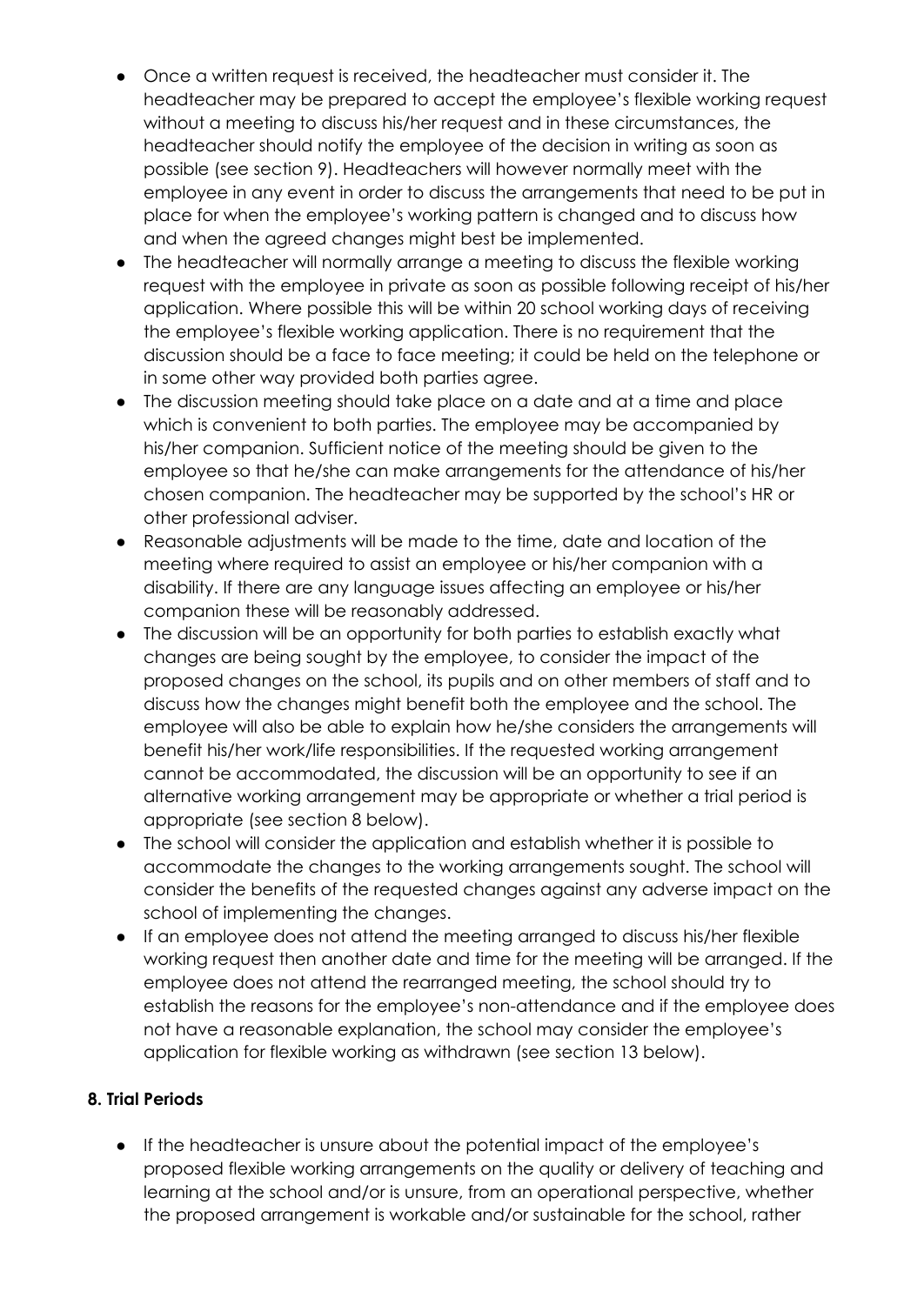than reject the request, and in order to better assess the impact of the proposed change on the school, the headteacher may consider it appropriate to agree to a trial period.

- If a trial period is agreed by the headteacher, the headteacher will write to the employee to confirm the terms of the trial period including the details of review dates to discuss the arrangements. At the end of the trial period, the headteacher will meet with the employee to discuss the position and to confirm his/her decision in relation to the employee's flexible working application. See sections 9 and 10 below).
- The length of any trial period will be at the headteacher's discretion but will normally be for no more than one academic term. Where a trial period is agreed, bearing in mind that the whole process must be completed within three months from the date the flexible working application is received, it will usually be necessary for the parties to agree in writing to an extension to the overall period for consideration of the employee's flexible working request.

#### **9. Accepting a request**

- If an employee's request is accepted, or accepted with modifications, the headteacher will notify the employee of his/her decision in writing as soon as possible.
- The headteacher's will confirm the following details in writing to the employee:-
	- the details of the new working arrangements,
	- any changes to the employee's terms and conditions of employment, and the start date from which the changes will take effect.
	- The headteacher's written notification to the employee should be dated.
- The headteacher and the employee should discuss the arrangements that need to be put in place for when the employee's working pattern is changed and discuss how and when the agreed changes might best be implemented.
- The headteacher will confirm the agreed changes to the school's payroll provider and to any other relevant service provider to the school as appropriate.

#### **10. Declining a request.**

- There will be circumstances where, due to the school's business and operational needs and requirements, the headteacher and the governing body will be unable to agree to an employee's request for flexible working.
- An application can be refused only on the following business ground(s):-
	- the burden of additional costs,
	- detrimental effect on ability to meet customer demand,
	- inability to reorganise work amongst existing staff,
	- inability to recruit additional staff,
	- detrimental impact on quality,
	- detrimental impact on performance,
	- o insufficiency of work during the periods the employee proposes to work,
	- planned structural changes.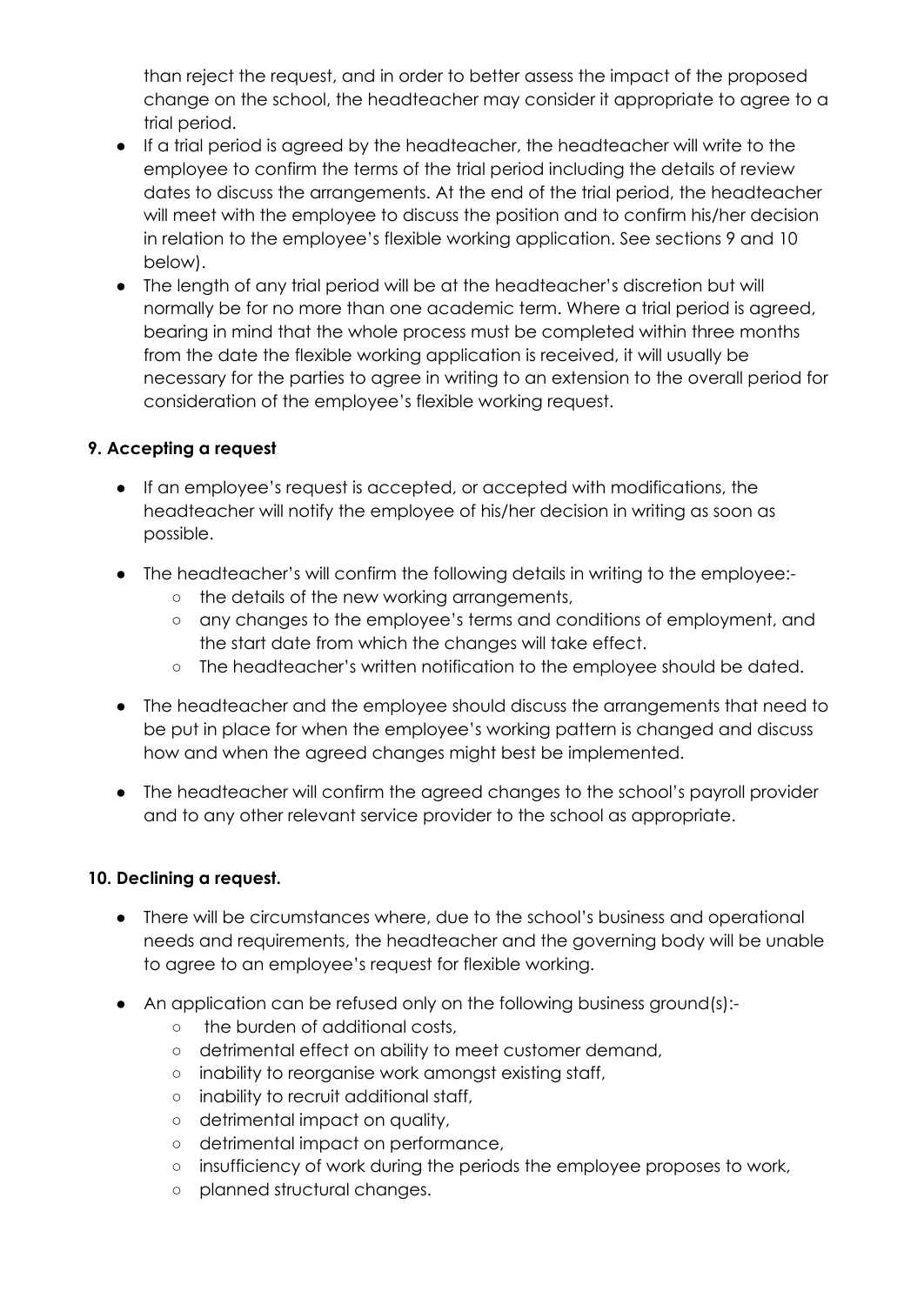- If the application is refused, the headteacher will write to the employee as soon as possible following the flexible working discussion meeting:-
	- giving the business ground(s) for refusing the application;
	- explaining why the business ground(s) apply in the particular case;
	- setting out the right to appeal.

#### **11. Dealing with multiple requests/prioritising competing requests**

- Where the school receives a flexible working request from more than one employee it may be unable to accommodate every request due to the impact this would have on the school. In these circumstances, the following groups will have priority over other employees seeking flexible working arrangements:-
	- An employee who has / expects to have the responsibility for the upbringing of a child (including an adopted child) who is under 17 or under18 if the child is disabled.
	- An employee who is a carer of an adult in need of care (e.g. a spouse, partner, civil partner, near relative or a person who is living at the same address as the employee).
	- An employee whose flexible working request is made in relation to a protected characteristic as detailed in the Equality Act 2010 and where the act of refusing the employee's request could potentially amount to direct or indirect discrimination or a failure to make a reasonable adjustment.
- For all flexible working requests by employees who do not fall into one of the priority groups as detailed in section 11.1 above, the headteacher is not required to make a value judgement about the most deserving request. Requests should be considered in the order they are received and on their own particular merits looking at the school's business and operational needs at the time the request is received.
- Employees should be aware that the fact that a colleague's similar request for flexible working has been previously granted will not have any bearing on the outcome of their own flexible working request. Schools should remember that the business context will have changed when considering second and subsequent requests for flexible working and that this can be taken into account when considering those requests as against the business grounds detailed in section 10.2 above.
- If the headteacher is not able to grant a flexible working request because a number of other employees are already working flexibly and to grant a further request would adversely impact upon the school, the headteacher may speak to existing employees who already work flexibly and ask if any of them would be prepared to change their working pattern to allow a new flexible working request to be accommodated.
- When dealing with multiple requests, it will be reasonable for the headteacher to enquire into the reasons for an employee's flexible working request if these have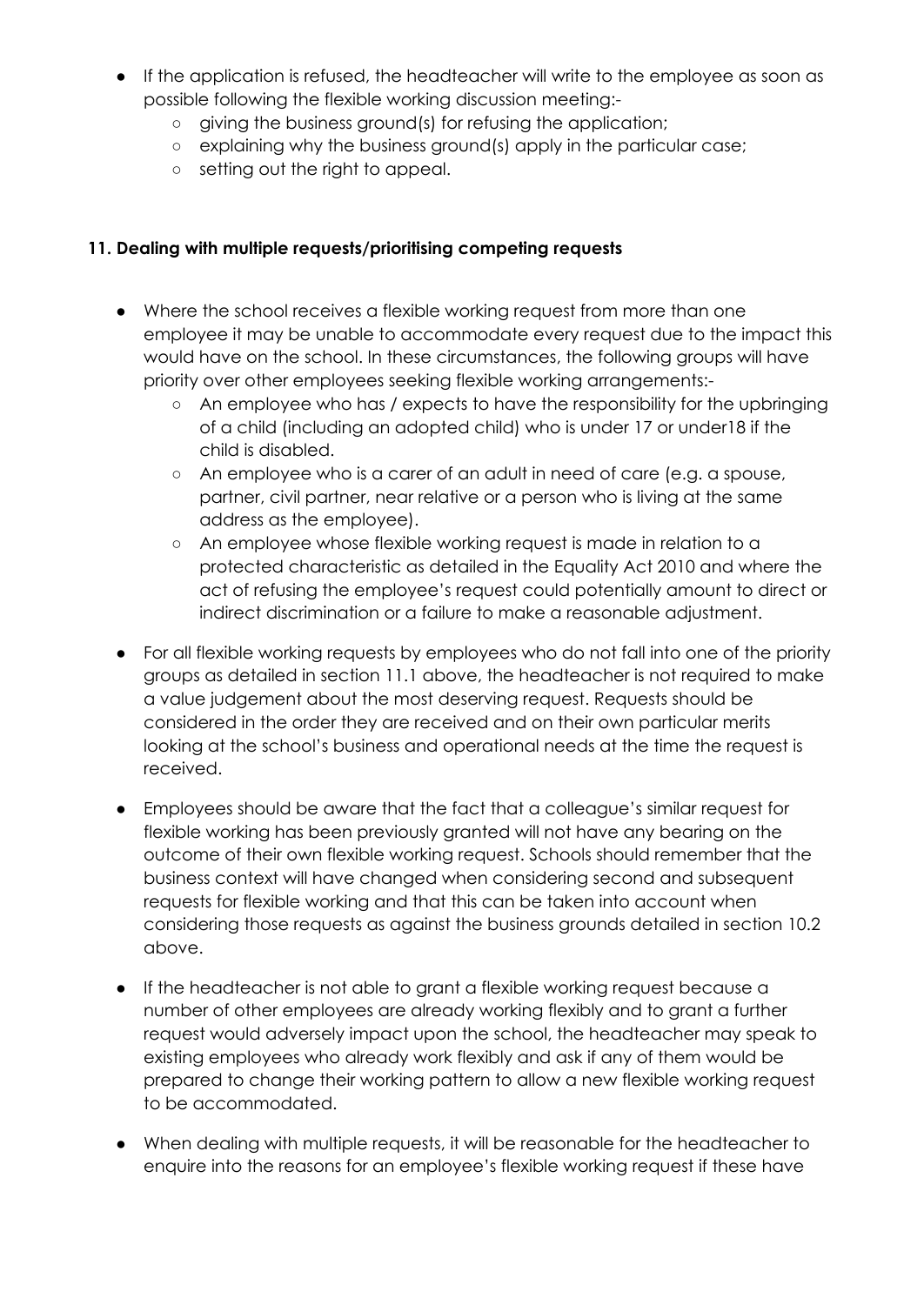not been disclosed already. This is so the headteacher can assess whether an employee falls into one of the priority groups detailed above.W

● Where multiple requests are received and none fall into the priority groups (or all the requests fall into the priority groups), if the headteacher is unable to agree to all the requests he/she may wish to have a discussion meeting with the employees concerned to see if there is any room for adjustment or compromise before coming to a decision. If this is not an option or compromise is not possible and the headteacher is unable to distinguish between requests, the headteacher may decide to randomly select which requests can be granted.

#### **12. Appeals**

- If an employee believes that his/her request has not been properly considered or there is new information available that was not available at the time the original decision was made, he/she can appeal the flexible working decision by submitting an appeal to the headteacher within 10 school working days of receiving the written decision in relation to his/her flexible working request. The appeal must be in writing and dated and must set out the full grounds for the employee's appeal.
- The school will then arrange a meeting to discuss the appeal as soon as possible bearing in mind the whole request process (including the appeal) must be completed within three months of the flexible working application being received unless otherwise agreed in writing by both parties.
- The meeting to discuss the appeal does not have to be a face to face meeting and if the school and the employee agree, this can be done by telephone or by some other method. Where an appeal discussion meeting is arranged, this will be held on a date, at a time and at a place which is convenient to both parties.
- Where the original flexible working decision was made by the headteacher, the appeal will be considered by a panel of three governors who have had no prior involvement in the consideration of the matter. Where the original flexible working decision was made by the nominated manager, the headteacher may consider the employee's appeal. The panel of governors or headteacher (as the case may be), may be supported by an HR or other professional adviser who may attend the appeal discussion meeting in an advisory capacity and may keep a formal record of the meeting.
- The employee has the right to be accompanied at the appeal discussion meeting by his/her chosen companion who can make representations on the employee's behalf but cannot answer questions on the employee's behalf. The employee will be advised of his/her right to be accompanied in advance of the meeting.
- Following the appeal discussion meeting, the employee will be advised of the outcome of the appeal in writing within 10 school working days.
- If the employee's appeal is successful, the written confirmation of the outcome will:-
	- be dated,
	- include a description of the new working arrangements and confirm whether the arrangement is temporary or permanent,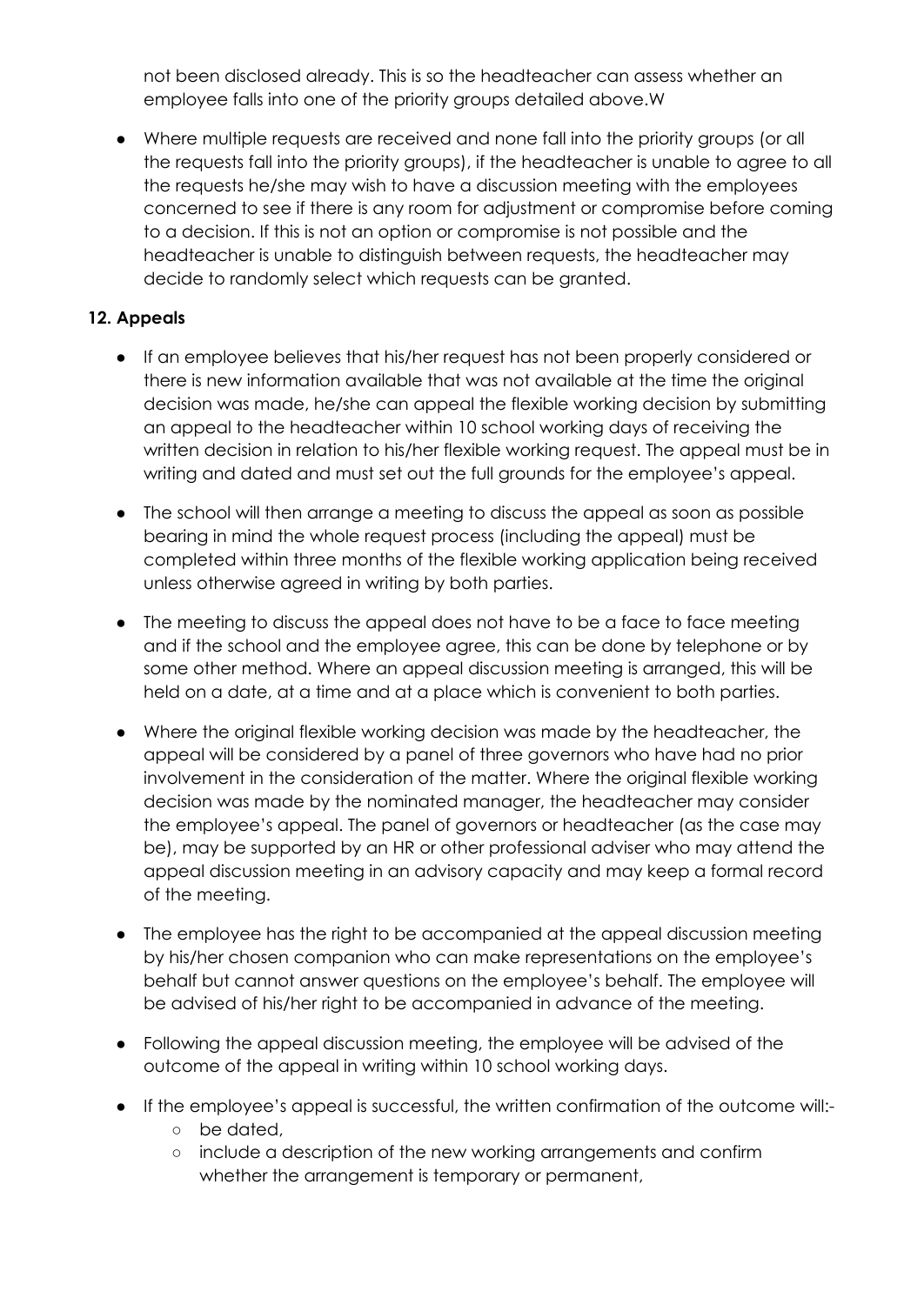- state the date from which the new working arrangement will come into effect.
- If the employee's appeal is not successful, the written confirmation of the outcome will:-
	- be dated,
	- confirm the reason for the decision (as related to the grounds of the employee's appeal), provide an explanation as to why the business grounds for refusal apply in the particular case.
- There may be circumstances where at or following the appeal discussion meeting, the panel of governors (or the headteacher), considers it appropriate that a trial period should take place before a final decision is made in relation to the employee's appeal. This will not include circumstances where there has already been a trial period. If a trial period is considered appropriate, the terms relating to the trial period (including provisions relating to review of the arrangement) will be confirmed by the panel of governors (or headteacher) to the employee. The terms must be fully agreed with the employee and the agreement confirmed in writing by both parties. Bearing in mind that the whole process must be completed within three months from the date the flexible working application is received, it will usually be necessary for the parties also to agree in writing to an extension to the overall period for consideration of the employee's flexible working request. At the end of the trial period, the panel of governors or a nominated governor from the panel (or the headteacher) will arrange to meet with the employee to discuss the position and to confirm the final decision in relation to the employee's appeal. The provisions of section 12.7 or 12.8 above will then apply.
- The appeal decision is final. There is no further right of appeal.

#### **13. Withdrawal of applications**

- An employee's flexible working application may be treated as having been withdrawn where the employee has indicated either orally or in writing that he/she is withdrawing his/her flexible working application.
- An employee's flexible working application may also be considered to have been withdrawn if the employee fails, without good reason, to attend two consecutive meetings arranged by the school:-
	- to discuss the employee's flexible working application, or
	- to discuss the employee's appeal against the rejection of his/her flexible working application, and
	- the school has notified the employee that it has decided to treat that conduct as a withdrawal of the application.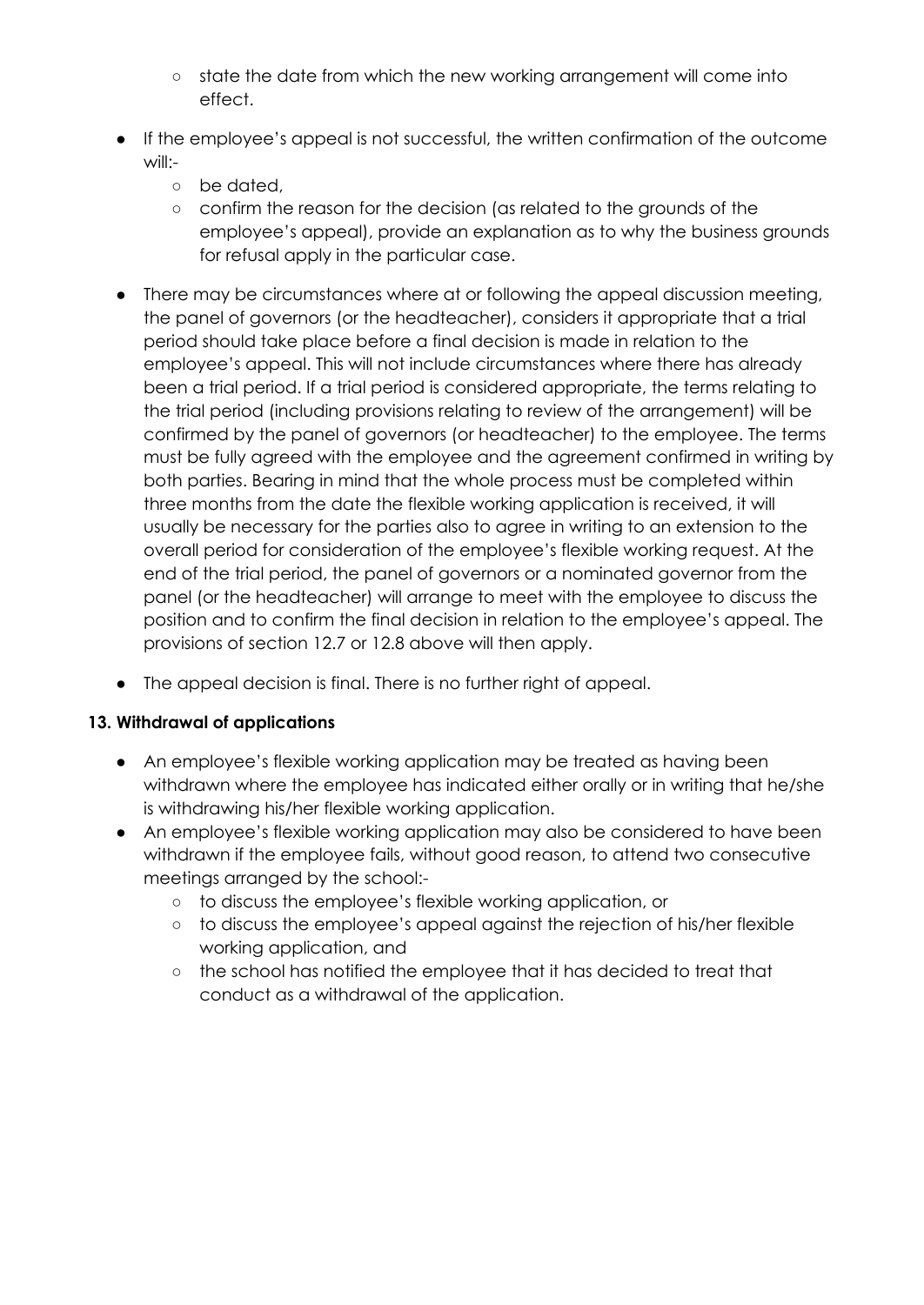## **Appendix A - Examples of flexible working options**

**Part-time working:** this is when employees are contracted to work anything less than normal full-time working hours.

**Term-time working**: a pattern of work where the employee works and is paid on a pro rata basis according to the school holiday pattern, usually 38 or 39 weeks of the academic year. Employees work as normal during term time and during school holidays they do not go into work but are still employed during those periods.

**Job-sharing**: a form of part-time working where two people work on a part time basis to share the responsibility of a full time post.

**Flexi time**: a working pattern whereby employees work a standard core time but may vary their start and finish times each day within agreed limits.

**Compressed hours**: this allows employees to work their total number of contracted weekly hours in fewer than the usual number of working days each week by working longer individual days. For example, sometimes a five day week is compressed into four days.

**Annualised hours**: a system of working whereby employees average out working time across the year so they work a set number of hours per year rather than per week. Normally they are split into core hours that are worked each week and unallocated hours that can be used for peaks in demand.

**Home working**: employees work all or part of their contracted hours from home.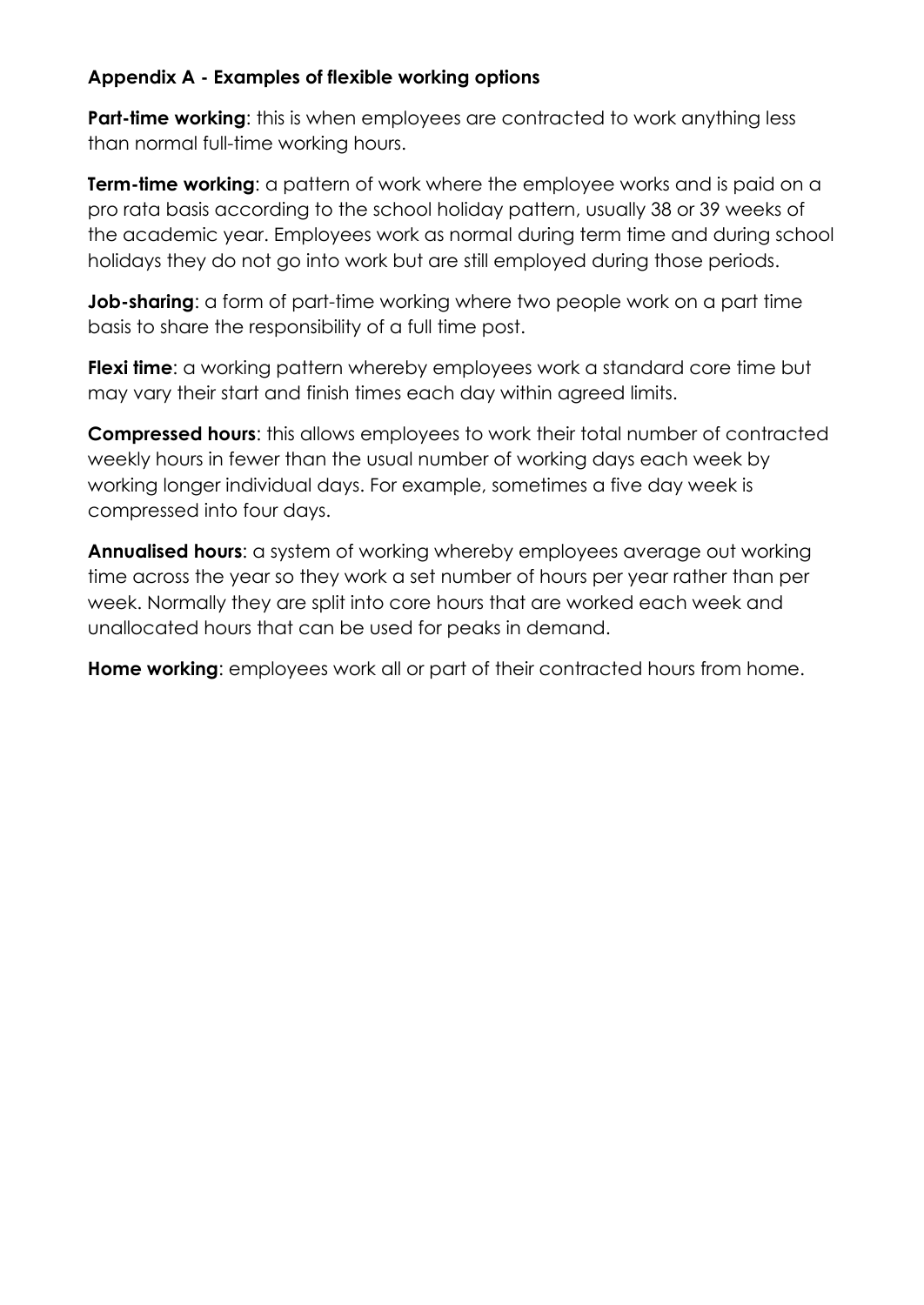# **Appendix B - Request for flexible working pro forma**

This pro forma is recommended as an alternative to an employee's letter of application for flexible working.

Should any of the information supplied by an employee on this pro forma prove to be deliberately false or misleading, disciplinary action may be initiated against the employee which could ultimately lead to his/her dismissal

# **Name:**

**Job Title:**

**Department:**

**Date form submitted:**

**Previous applications for flexible working** - have you submitted a previous request for flexible working?

(Please circle as appropriate and if you have answered yes, please answer the next question.)

Yes / No

When did you submit your last request for flexible working?

# **Eligibility criteria.**

Please confirm that you have at least 26 weeks' continuous service with the school (please circle as appropriate)

Yes / No

Note - If you do not meet the above criteria then you do not qualify to make a request to work flexibly under the statutory procedure.